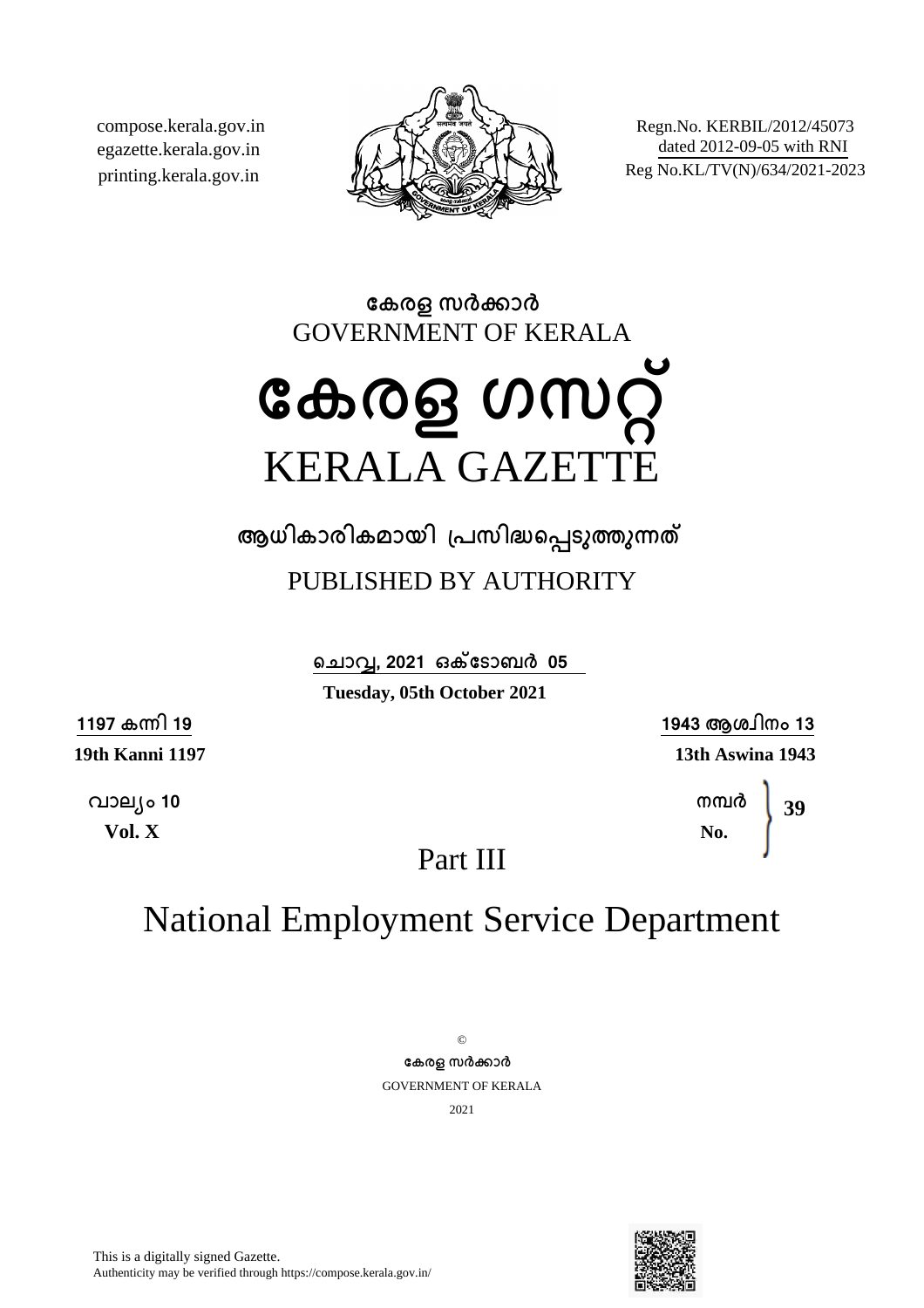#### ശരിയായ കരിയർ തിരഞ്ഞെടുക്കുന്നതിന് കരിയർ ജാലകം

ഒരു രാഷ്ട്രത്തിന്റെ സാമൂഹിക സാമ്പത്തിക വളർച്ചയ്ക്കും അഭിവൃദ്ധിക്കും പിൻബലം നൽകുന്നതിൽ പ്രഥമസ്ഥാനം വിദ്യാഭ്യാസത്തിനാണ്. ഏതൊരു വ്യക്തിയുടെയും മഹത്തായ ഒരു കരിയർ ആരംഭിക്കുന്നത് ഗുണകരമായ വിദ്യാഭ്യാസത്തിൽ നിന്നാണ്. അതിവേഗം മാറിക്കൊണ്ടിരിക്കുന്ന സാങ്കേതികവിദൃകൾ കരിയർ മേഖലയിലാകെ പരിവർത്തനങ്ങൾ സൃഷ്ടിച്ചു മുന്നേറുകയാണ്. അതിനാൽ തൊഴിലവസരങ്ങൾ ഉറപ്പാക്കുന്ന വിദ്യാഭ്യാസം വിദ്യാർത്ഥികൾക്ക് നൽകേണ്ടത് ഇന്നിന്റെ ഏറ്റവും വലിയ ആവശ്യകതയാണ്. മാറിവരുന്ന തൊഴിൽ മേഖലയ്ക്കനുസരിച്ച് ഉദ്യോഗാർത്ഥികൾക്ക് പുതിയ ദിശാബോധം നൽകി, .<br>അവരുടെ അഭിരുചിയ്ക്കനുസരിച്ച് ശരിയായ കരിയർ പടുത്തുയർത്തുന്നതിനാവശ്യമായ കോഴ്സുകൾ തെരഞ്ഞെടുക്കുന്നതിനുള്ള വഴികാട്ടിയായി കരിയർ ജാലകം ലഘുലേഖ വർത്തിക്കുന്നു.

എസ്. എസ്. എൽ. സി., പ്ലസ് ടു, ബിരുദ തലങ്ങളിലെ പഠന ശേഷമുള്ള ഉന്നത വിദ്യാഭ്യാസ കോഴ്സുകൾ, ലഭ്യമായ തൊഴിലവസരങ്ങൾ എന്നിവ സംബന്ധിച്ച് ഈ ലഘുലേഖയിൽ പ്രതിപാദിക്കുന്നു. പ്ലസ് ടു തലത്തിൽ സയൻസ്, കോമേഴ്സ്, ഹൃുമാനിറ്റീസ് എന്നീ മൂന്നു വിഭാഗങ്ങളിലും ബിരുദ തലത്തിൽ ബി. എ./ബി. കോം., ബി. എസ്. സി. എന്നീ രണ്ടു വിഭാഗങ്ങളിലും കരിയർ ജാലകം ലഘുലേഖ ലഭ്യമാണ്. ശാസ്ത്ര സാങ്കേതിക മേഖലയിലെ ഉന്നത വിദ്യാഭ്യാസ സ്ഥാപനങ്ങളെക്കുറിച്ച് അറിവ് പകരുന്ന ഇന്ത്യയിലെ ഉന്നത വിദ്യാഭ്യാസ സ്ഥാപനങ്ങളെ സംബന്ധിച്ചും ലഘുലേഖ ലഭ്യമാണ്. ഈ ലഘുലേഖ സൗജന്യമായി നാഷണൽ എംപ്ലോയ്മെന്റ് സർവ്വീസ് വകുപ്പിന് കീഴിലുള്ള ജില്ലാ എംപ്ലോയ്മെന്റ് എക്സ്ചേഞ്ചുകളിലും യൂണിവേഴ്സിറ്റി എംപ്ലോയ്മെന്റ് ഇൻഫർമേഷൻ & ഗൈഡൻസ് ബ്യൂറോകളിലും കരിയർ ഡെവലപ്മെന്റ് സെന്ററുകളിലും ലഭ്യമാണ്.

#### പത്താം ക്ലാസ്സിനുശേഷം പഠിക്കാവുന്ന വിവിധ കോഴ്സുകൾ

- 1. ഹയർ സെക്കന്ററി എഡ്യൂക്കേഷൻ
	- $(a)$  സയൻസ് ഗ്രൂപ്പ്  $(+1, +2)$
	- (b) саэседёт  $(n)$ д (+1, +2)
	- (c) ഹ്യുമാനിറ്റീസ് ഗ്രൂപ്പ്  $(+1, +2)$
- 2. സാങ്കേതിക വിദ്യാഭ്യാസം (പോളിടെക്നിക് ഡിപ്ലോമകൾ)
- 3. വ്യാവസായിക പരിശീലനം (ITI കോഴ്സുകൾ)
- 4. ഹോസ്പിറ്റാലിറ്റി
- 5. വിനോദ സഞ്ചാരം
- 6. സഹകരണ പഠനം
- 7. സെക്രട്ടേറിയൽ പ്രാക്ടീസ്
- 8. ഫാഷൻ ടെക്നോളജി
- 9. ആയുർവേദ, ഹോമിയോ ഫാർമസി
- 10. ലൈബ്രറി സയൻസ്
- 11. ടൈപ്പ് റൈറ്റിങ്

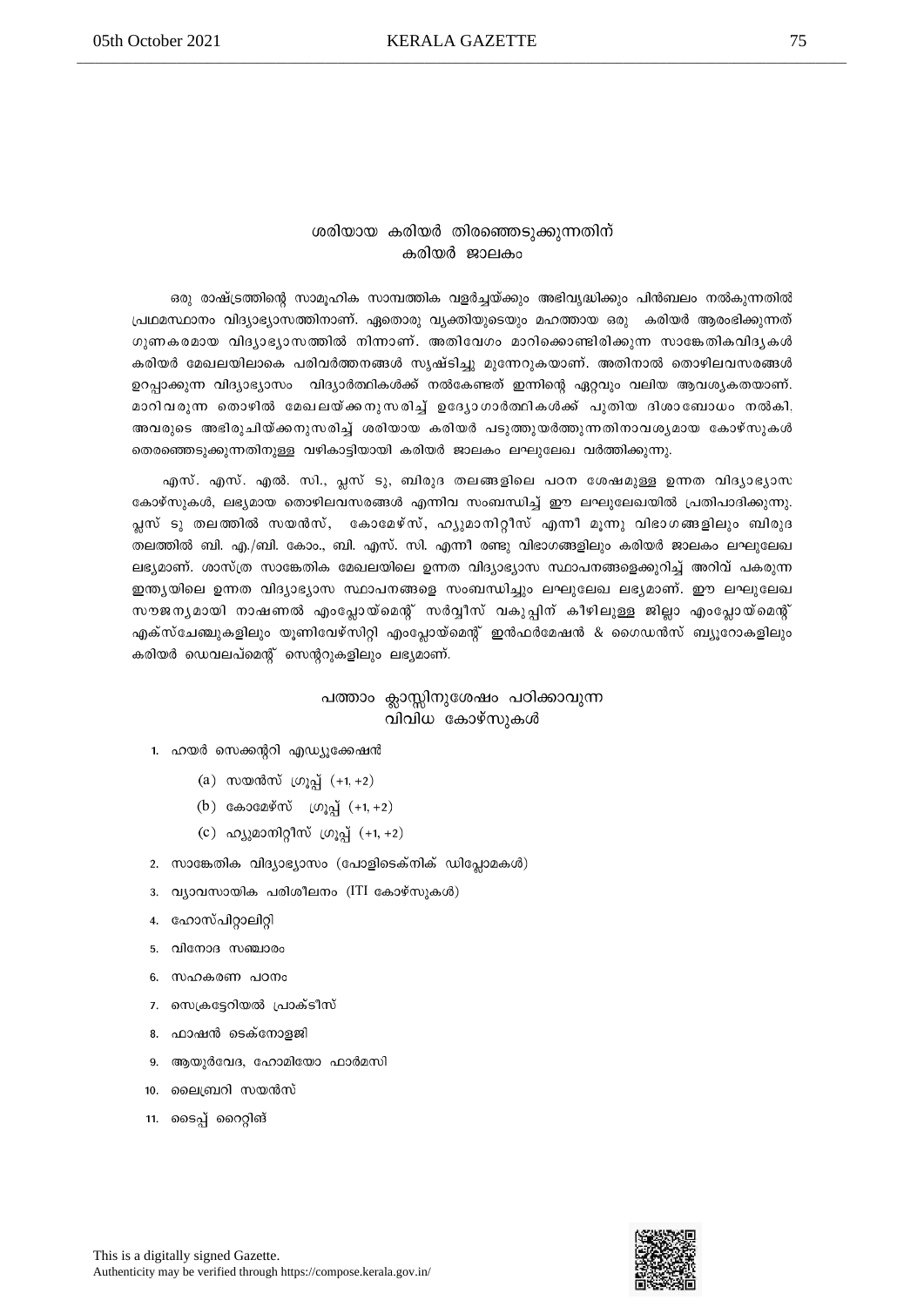- 12. സ്റ്റെനോഗ്രാഫി
- 13. സർട്ടിഫിക്കറ്റ് കോഴ്സസ് ഇൻ
	- (a) എത്തിക്കൽ ഹാക്കിങ്
	- $(b)$  വെബ് ഡിസൈനിങ്
	- (c) ഗ്രാഫിക് ഡിസൈനിങ്
	- (d) ആപ്പ് ഡെവലപ്മെന്റ്
- 14. ഡിപ്ലോമ ഇൻ വൊക്കേഷൻ
	- $(a)$  ഓട്ടോമൊബൈൽ
	- (b) അഗ്രിക്കൾച്ചർ
	- (c) ഫുഡ് പ്രോസസിംഗ്
	- (d) റീട്ടെയിൽ മാനേജ്മെന്റ്
- 15. വൊക്കേഷണൽ ഹയർ സെക്കന്ററി കോഴ്സുകൾ
- 16. സർട്ടിഫൈഡ് അക്കൗണ്ടിംഗ് ടെക്നീഷ്യൻ കോഴ്സ്
- 17. കാപ്യൂട്ടർ കോഴ്സസ്
- 18. ഭാഷാ പഠനം

#### പ്ലസ്ടുവിനുശേഷം പഠിക്കാവുന്ന കോഴ്സുകൾ

- 1. ബിരുദ പഠനം (ബി. എ., ബി.കോം., ബി. എസ്. സി., ബി. സി. എ., ബി. ബി. എ., B.Voc.)
- 2. പ്രൊഫഷണൽ ബിരുദ പഠനം (ബി. എ. എൽ. എൽ. ബി., ബി.കോം. എൽ. എൽ. ബി., മെഡിസിൻ, എഞ്ചിനീയറിംഗ്, അഗ്രിക്കൾച്ചർ, ലൈബ്രറി സയൻസ്)
- 3. ട്രാവൽ & ടൂറിസം
- 4. ഇന്റഗ്രേറ്റഡ്/Dual പഠനം (ബി.എസ്.സി./എം.എസ്.സി., എം.എസ്.സി./പി. എച്ച്. ഡി.)
- 5. പാരാ മെഡിക്കൽ ബിരുദ/ഡിപ്ലോമ കോഴ്സുകൾ (ബി.ഫാം., നഴ്സിംഗ് തുടങ്ങിയവ)
- 6. മറ്റ് ഡിപ്ലോമ കോഴ്സുകൾ (ജേർണലിസം, മീഡിയ കോഴ്സുകൾ, ഡിസൈനർ, മാസ്സ് കമ്മ്യൂണിക്കേഷൻ, ഫിലിം ടെലിവിഷൻ കോഴ്സുകൾ)
- 7. പ്രതിരോധം (നേവി, ആർമി, ഫയർഫോഴ്സ്)
- 8. സി. എ./ഐ.സി.ഡബ്ല്യു. എ. കോഴ്സുകൾ, കമ്പനി സെക്രട്ടറി
- 9. കമ്പ്യൂട്ടർ അധിഷ്ഠിത കോഴ്സുകൾ
- 10. വിദേശ ഭാഷാ പഠനം
- 11. കാബിൻക്രൂ/എയർഹോസ്റ്റസ്
- 12. ബി. എഫ്. എ.